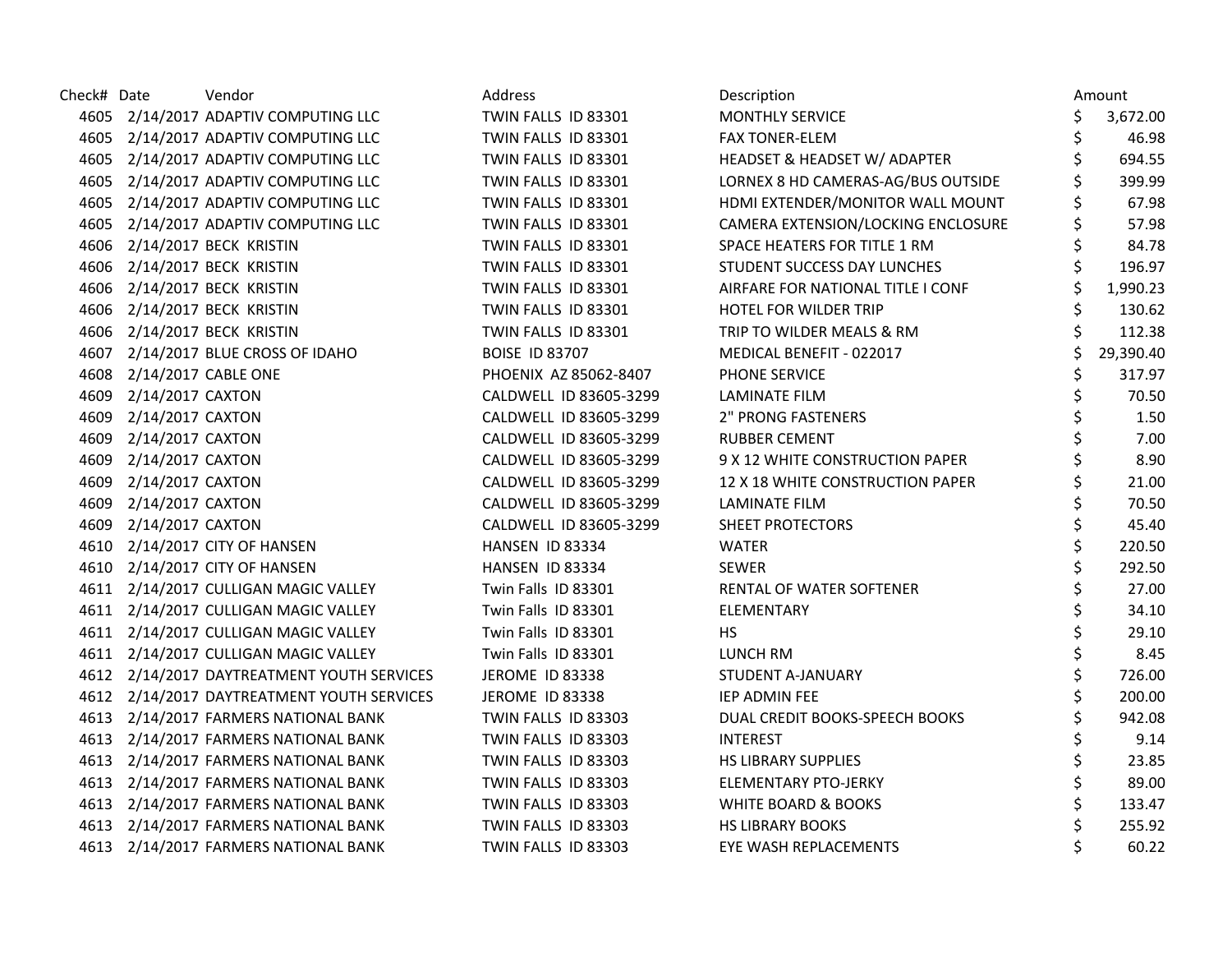|      | 4613 2/14/2017 FARMERS NATIONAL BANK          | TWIN FALLS ID 83303          | <b>HS LIBRARY BOOKS</b>            | \$<br>9.99     |
|------|-----------------------------------------------|------------------------------|------------------------------------|----------------|
|      | 4614 2/14/2017 FOOD SERVICES OF AMERICA       | SEATTLE WA 98124-1846        | <b>FOOD SUPPLIES</b>               | \$<br>876.97   |
|      | 4614 2/14/2017 FOOD SERVICES OF AMERICA       | SEATTLE WA 98124-1846        | <b>FOOD SUPPLIES</b>               | \$<br>142.30   |
|      | 4614 2/14/2017 FOOD SERVICES OF AMERICA       | SEATTLE WA 98124-1846        | <b>FOOD SUPPLIES</b>               | 263.34         |
| 4614 | 2/14/2017 FOOD SERVICES OF AMERICA            | SEATTLE WA 98124-1846        | <b>FOOD SUPPLIES</b>               | 193.21         |
| 4614 | 2/14/2017 FOOD SERVICES OF AMERICA            | SEATTLE WA 98124-1846        | <b>FOOD SUPPLIES-FFVP</b>          | 253.20         |
|      | 4614 2/14/2017 FOOD SERVICES OF AMERICA       | SEATTLE WA 98124-1846        | <b>FOOD SUPPLIES-FFVP</b>          | 193.65         |
|      | 4614 2/14/2017 FOOD SERVICES OF AMERICA       | SEATTLE WA 98124-1846        | <b>FOOD SUPPLIES-FFVP</b>          | 101.60         |
|      | 4615 2/14/2017 GEM STATE PAPER                | TWIN FALLS ID 83303-0469     | <b>HANDTRUCK</b>                   | 67.42          |
|      | 4615 2/14/2017 GEM STATE PAPER                | TWIN FALLS ID 83303-0469     | REPLACEMENT CART BAG               | 60.06          |
|      | 4616 2/14/2017 GLACIER REFRIGERATION INC      | TWIN FALLS ID 83303          | REPAIR SWITCH FOR GARBAGE DISPOSAL | 104.25         |
|      | 4617 2/14/2017 GREAT AMERICA FINANCIAL SERV   | DALLAS TX 75266-0831         | <b>COPIER AGREEMENT-ELEM</b>       | 138.00         |
|      | 4617 2/14/2017 GREAT AMERICA FINANCIAL SERV   | DALLAS TX 75266-0831         | COPIER AGREEMENT-JR/SR HIGH        | 137.00         |
|      | 4618 2/14/2017 Hansen School Dist #415        |                              | EMPLOYER SHARE MC/FICA - 022017    | 11,941.80      |
|      | 4619 2/14/2017 Hansen School Dist #415        |                              | PERSI RETIREMENT - 022017          | 17,618.33      |
| 4620 | 2/14/2017 Hansen School Dist. #415            |                              | PAYROLL - 022017                   | 162,096.61     |
| 4621 | 2/14/2017 IASBO                               | Hailey ID 83333              | SCHOOL FINANCE WRKSHP-K BECK       | 175.00         |
|      | 4621 2/14/2017 IASBO                          | Hailey ID 83333              | SCHOOL FINANCE WRKSHP-E HOWELL     | 125.00         |
|      | 4622 2/14/2017 IDAHO DEPT OF HEALTH & WELFARE | BOISE ID 83720-0036          | <b>MEDICAID MATCH</b>              | 9,000.00       |
|      | 4623 2/14/2017 IDAHO POWER                    | Seattle WA 98124-1966        | <b>JR/SR HIGH</b>                  | 2,068.35       |
|      | 4623 2/14/2017 IDAHO POWER                    | Seattle WA 98124-1966        | ELEMENTARY                         | 3,502.99       |
|      | 4623 2/14/2017 IDAHO POWER                    | Seattle WA 98124-1966        | PRESCHOOL                          | 72.18          |
|      | 4623 2/14/2017 IDAHO POWER                    | Seattle WA 98124-1966        | <b>FOOTBALL FIELD</b>              | 5.20           |
|      | 4624 2/14/2017 IDAHO SCHOOL BOARDS ASSOC INC  | BOISE ID 83707-4797          | POLICY UPDATE SERVICE              | 495.00         |
|      | 4625 2/14/2017 IDAHO STATE BILLING SERVICE    | <b>BOISE ID 83709</b>        | <b>MEDICAID ADMIN FEE</b>          | \$<br>2,724.34 |
|      | 4626 2/14/2017 INTEGRATED TECHNOLOGIES        | TWIN FALLS ID 83303-1843     | ELEMENTARY-XEROX                   | \$<br>96.22    |
|      | 4626 2/14/2017 INTEGRATED TECHNOLOGIES        | TWIN FALLS ID 83303-1843     | ELEMENTARY-XEROX                   | 67.21          |
| 4626 | 2/14/2017 INTEGRATED TECHNOLOGIES             | TWIN FALLS ID 83303-1843     | <b>HS FRONT OFFICE</b>             | 13.96          |
| 4626 | 2/14/2017 INTEGRATED TECHNOLOGIES             | TWIN FALLS ID 83303-1843     | <b>HS-TEACHERS</b>                 | 46.31          |
|      | 4626 2/14/2017 INTEGRATED TECHNOLOGIES        | TWIN FALLS ID 83303-1843     | ELEMENTARY-WKRM                    | 174.01         |
| 4627 | 2/14/2017 INTERMOUNTAIN GAS                   | <b>BOISE ID 83732</b>        | PRESCHOOL                          | 159.68         |
| 4627 | 2/14/2017 INTERMOUNTAIN GAS                   | <b>BOISE ID 83732</b>        | ELEMENTARY                         | 873.92         |
|      | 4627 2/14/2017 INTERMOUNTAIN GAS              | <b>BOISE ID 83732</b>        | JR/SR HIGH                         | 2,669.63       |
|      | 4627 2/14/2017 INTERMOUNTAIN GAS              | <b>BOISE ID 83732</b>        | <b>VOCATIONAL BLDG</b>             | 566.52         |
|      | 4628 2/14/2017 MEADOW GOLD DAIRIES-BOISE      | DENVER CO 80271-0960         | <b>DAIRY PRODUCTS</b>              | 1,240.90       |
|      | 4629 2/14/2017 NORCO                          | SALT LAKE CITY UT 84141-3124 | HUNTSMAN WIDE VISION HELMET        | 33.00          |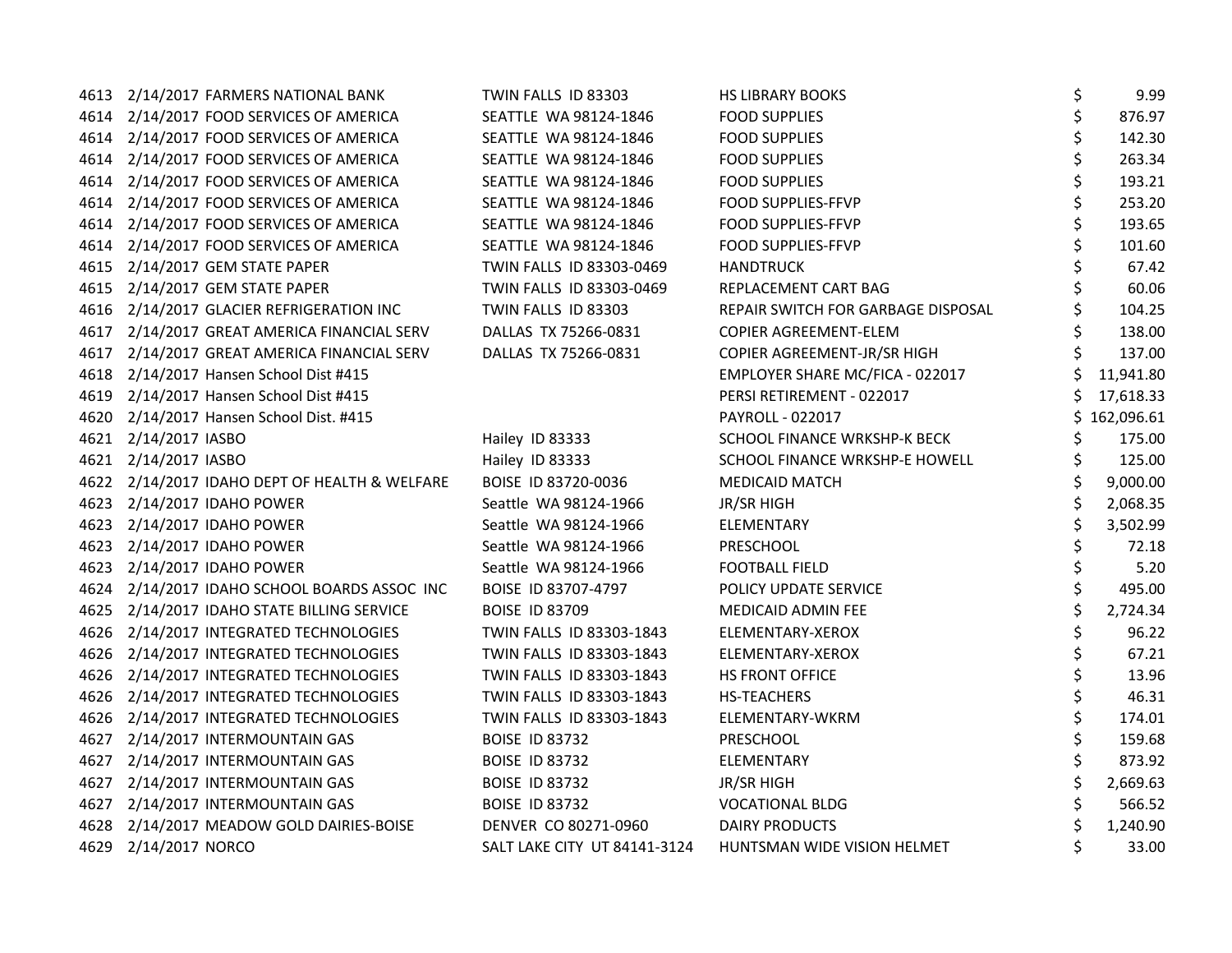| 4629 2/14/2017 NORCO                   | SALT LAKE CITY UT 84141-3124 | ROD OVEN 10 LBS TOP LOADING           | \$<br>163.98   |
|----------------------------------------|------------------------------|---------------------------------------|----------------|
| 4630 2/14/2017 PRIMARY THERAPY SOURCE  | TWIN FALLS ID 83301          | PT NON MEDICAID                       | \$<br>201.00   |
| 4630 2/14/2017 PRIMARY THERAPY SOURCE  | TWIN FALLS ID 83301          | OT NON MEDICAID                       | \$<br>301.50   |
| 4630 2/14/2017 PRIMARY THERAPY SOURCE  | TWIN FALLS ID 83301          | PAPERWORK/MILEAGE                     | 237.70         |
| 4630 2/14/2017 PRIMARY THERAPY SOURCE  | TWIN FALLS ID 83301          | PT MEDICAID                           | 268.00         |
| 4630 2/14/2017 PRIMARY THERAPY SOURCE  | TWIN FALLS ID 83301          | OT MEDICAID                           | 1,038.50       |
| 4631 2/14/2017 RIDLEY'S                | TWIN FALLS ID 83301          | SALT FOR WATER SOFTENER               | 42.30          |
| 4631 2/14/2017 RIDLEY'S                | TWIN FALLS ID 83301          | <b>MINUS TAX</b>                      | (2.40)         |
| 4631 2/14/2017 RIDLEY'S                | TWIN FALLS ID 83301          | <b>BUNS FOR LUNCH RM</b>              | 10.98          |
| 4632 2/14/2017 SKINNER HEIDI           | TWIN FALLS ID 83301          | RM FOR WILDER TRIP                    | 247.09         |
| 4632 2/14/2017 SKINNER HEIDI           | TWIN FALLS ID 83301          | <b>SNOW SHOVELS</b>                   | 74.17          |
| 4632 2/14/2017 SKINNER HEIDI           | TWIN FALLS ID 83301          | <b>ELEM KEYS</b>                      | 15.26          |
| 4633 2/14/2017 STANGER MARILYN         |                              | MILEAGE/PARKING TO IETA CONF          | 161.60         |
| 4634 2/14/2017 STATE TAX COMMISSION    | BOISE ID 83707-0076          | LUNCH RM                              | 4.04           |
| 4635 2/14/2017 TOOLS FOR SCHOOLS       | EMMETT ID 83617              | <b>FOOD SUPPLIES</b>                  | \$<br>4,896.87 |
| 4636 2/14/2017 VALLEY WIDE COOPERATIVE | JEROME ID 83338              | <b>BUS FUEL</b>                       | 1,555.85       |
| 4637 2/14/2017 VERIZON WIRELESS        | DALLAS TX 75266-0108         | <b>IPAD</b>                           | 30.02          |
| 4638 2/14/2017 WATSON LARRY            | TWIN FALLS ID 83301          | SCHOOL PHYCOLOGY SERVICE              | 1,450.00       |
| 4639 2/14/2017 WAYMENT BOB             | HANSEN ID 83334              | <b>BUS DRIVER ACTIVITY TRIP MEALS</b> | 45.50          |
| 4640 2/14/2017 WORDEN VALERIA          | HANSEN ID 83334              | <b>BUS DRIVER ACTIVITY TRIP MEALS</b> | 26.00          |
| 4641 2/14/2017 PSI ENVIRONMENTAL       | LOS ANGELES CA 90060-0248    | JR/SR HIGH                            | 165.80         |
| 4641 2/14/2017 PSI ENVIRONMENTAL       | LOS ANGELES CA 90060-0248    | ELEMENTARY                            | 69.90          |
| 4642 2/14/2017 BARNES DON              | TWIN FALLS ID 83301          | LEVY SIGN UPDATE                      | 10.00          |
| 4642 2/14/2017 BARNES DON              | TWIN FALLS ID 83301          | REIMBURSEMENT FOR INCLEMENT WEATHER   | 50.00          |
| 4643 2/14/2017 TEK-HUT                 | TWIN FALLS ID 83301          | <b>INTERNET SERVICE</b>               | \$<br>1,000.00 |
| 4644 2/14/2017 TRI-S WELDING           | HANSEN ID 83334              | <b>REPAIR TO SEAT ON BUS #6</b>       | \$<br>37.50    |
| 4644 2/14/2017 TRI-S WELDING           | HANSEN ID 83334              | REPAIRS TO BASKETBALL HOOP            | \$<br>152.50   |
| 4645 2/14/2017 FRANZ FAMILY BAKERIES   | LOS ANGELES CA 90074-2654    | <b>BAKERY PRODUCTS</b>                | 30.00          |
| 4645 2/14/2017 FRANZ FAMILY BAKERIES   | LOS ANGELES CA 90074-2654    | <b>BAKERY PRODUCTS</b>                | 130.64         |
| 4645 2/14/2017 FRANZ FAMILY BAKERIES   | LOS ANGELES CA 90074-2654    | <b>BAKERY PRODUCTS</b>                | 45.51          |
| 4645 2/14/2017 FRANZ FAMILY BAKERIES   | LOS ANGELES CA 90074-2654    | <b>BAKERY PRODUCTS</b>                | 27.06          |
| 4646 2/14/2017 BROYLES RYAN            | HANSEN ID 83334              | <b>CONCUSSION SYMPOSIUM</b>           | 15.00          |
| 4647 2/14/2017 WOLF CHRISTINA          | <b>BUHL ID 83316</b>         | ROSES FOR CLASS PROJECT               | 84.75          |
| 4648 2/14/2017 HAMILTON SHAREE         | KIMBERLY ID 83341            | MILEAGE TO SDE ASSESSMENT TRAINING    | 169.56         |
| 4648 2/14/2017 HAMILTON SHAREE         | KIMBERLY ID 83341            | HOTEL FOR NAT'L TITLE I CONF          | 804.00         |
| 4649 2/14/2017 ALANIZ ESTER            | HANSEN ID 83334              | STUDENT TRANSPORTATION-DEC            | 16.48          |